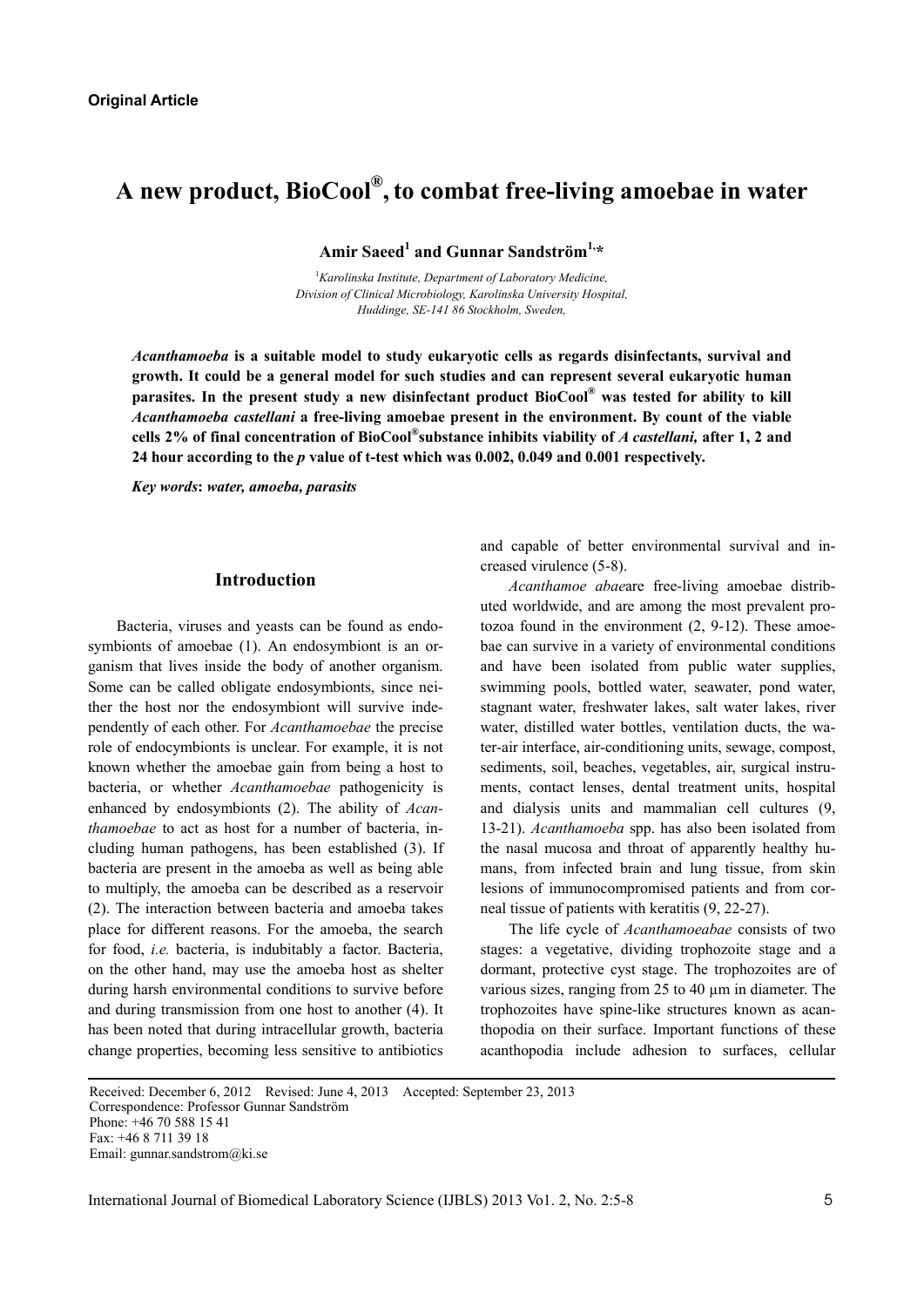movements and capturing prey. During the trophozoite stage, *Acanthamoebae* actively feed on bacteria, algae, yeasts or small organic particles and several food vacuoles can be seen in the cytoplasm of the cell. *Acanthamoebae* divide asexually by binary fission, and can be maintained in the trophozoite stage with an adequate food supply, neutral pH, appropriate temperature (30 ºC) and an osmolarity between 50- 80 mOsmol. Harsh conditions such as lack of food, hyper- or hypo-osmolarity and extremes in pH and temperature induce the transformation of trophozoites into cysts (28). The cysts are normally 12-20 µm in diameter. Such cysts can be airborne, consequently promoting the spread of *Acanthamoebae* in the environment. The *Acanthamoeba* cyst can remain viable for several years, due to the fact that the walls of the cysts contain cellulose accounting for 10% of the total dry weight of the cyst, rendering them impenetrable (29). The cysts contain pores known as ostioles, which are used to monitor environmental changes, and trophozoites emerge from the cysts under favourable conditions, leaving behind the outer shell (30-32).To harmonise with previous test in which a model bacterium was tested (33), a eukaryotic model microorganism was used.

## **Material and Methods**

*Acanthamoeba castellanii*(ATCC 30234) has been obtained from the American Type Culture Collection, 10801 University Blvd. Manassas, VA 20110-2209. USA and will be used as control for amoebae. **Substance:** The test substance was obtained from the company BioCool AB, Skellefteå, Sweden, hereafter eferred to as the test substance. The test substance has been described on the open market as BioCool ®. The mechanism by which the microorganism is killed is a chemical reaction resulting in singlet oxygen. Singlet oxygen is known from other biological systems to have killing effect on microorganisms(34). The substance has previously been tested and found to kill *Escherichia coli*(33). The governmental own company FOA-test performed the test. In present study test substance was tested at concentration of 2% and 4% final concentration. The substance was added to a solution of amoebae at an initial concentration of one million per ml.

**Microscopy analysis.** *A. castellanii* cells was counted in a Bürker chamber (Merck Eurolab) under a light microscope (Zeiss, Carl Zeiss)using erythrosine B stain (ATCC), which stains dead amoebae only. To examine the abundance and distribution of bacteria in *A.* 

*castellanii* cells, 2-ml samples of cell suspension from each co-culture flask will be diluted in 8 ml PBS and centrifuged for 10 min at 300x g in Labofuge GL centrifuge from VWR International. The resulting pellets were prepared for microscopy by scraping part of pellet on a slide following fixation for 1 min in methanol. The slides was stained with 10% Giemsa stain in PBS for 10 min prior to examination by microscopy to determine the localisation of bacteria in *A.castellanii* cells.

**Statistical analysis.**Chi-square test used to examine for significant differences in growth between control, 2% and 4% of the substance.

#### **Results.**

## **Effect of the test substance on viability of**  *Acanthamoeba*

By count of the viable cells 2% of final concentration of substance inhibits viability of *Acanthamoeba castellanii* after 1, 2 and 24 hour according to the *p* value of t-test which was 0.002, 0.049 and 0.001 respectively. Effect of 4% was not statistically significant on the viability of *A***.castellanii** after 1 and 2 hour incubation. However, the effect was statistically significant after 24 hours of incubation since *p* value of t-test was 0.001(table 1). Lower concentration of chemicals down to 0.02 % killed amoebae although at a much slower time frame. At lower concentrations of amoebae all amoebae were killed and no detectable amoebae could be found after 1 hour (data not shown). In conclusion a concentration of 2% of the substance is proper to significantly rapidly kill this eukaryotic parasite.

## **Discussion**

The test substance obtained from BioCool<sup>®</sup> has previously been tested for killing of the bacterium *E.coli* with significant killing results (33). The tests were performed by FOA-test a governmental owned organisation. It was found that bacteria were rapidly killed but no comments on the biological action were given in the report (33). It is known by personal communication with the owner of BioCool® that the action of the substance is release of  $H_2O_2$  and breakdown of this molecule to active  $O_2$ cleavage, which is generally known to kill microorganisms (34) including waterborne parasites such as *Cryptosporidium*(35). *Cryptosporidium* is also heat sen-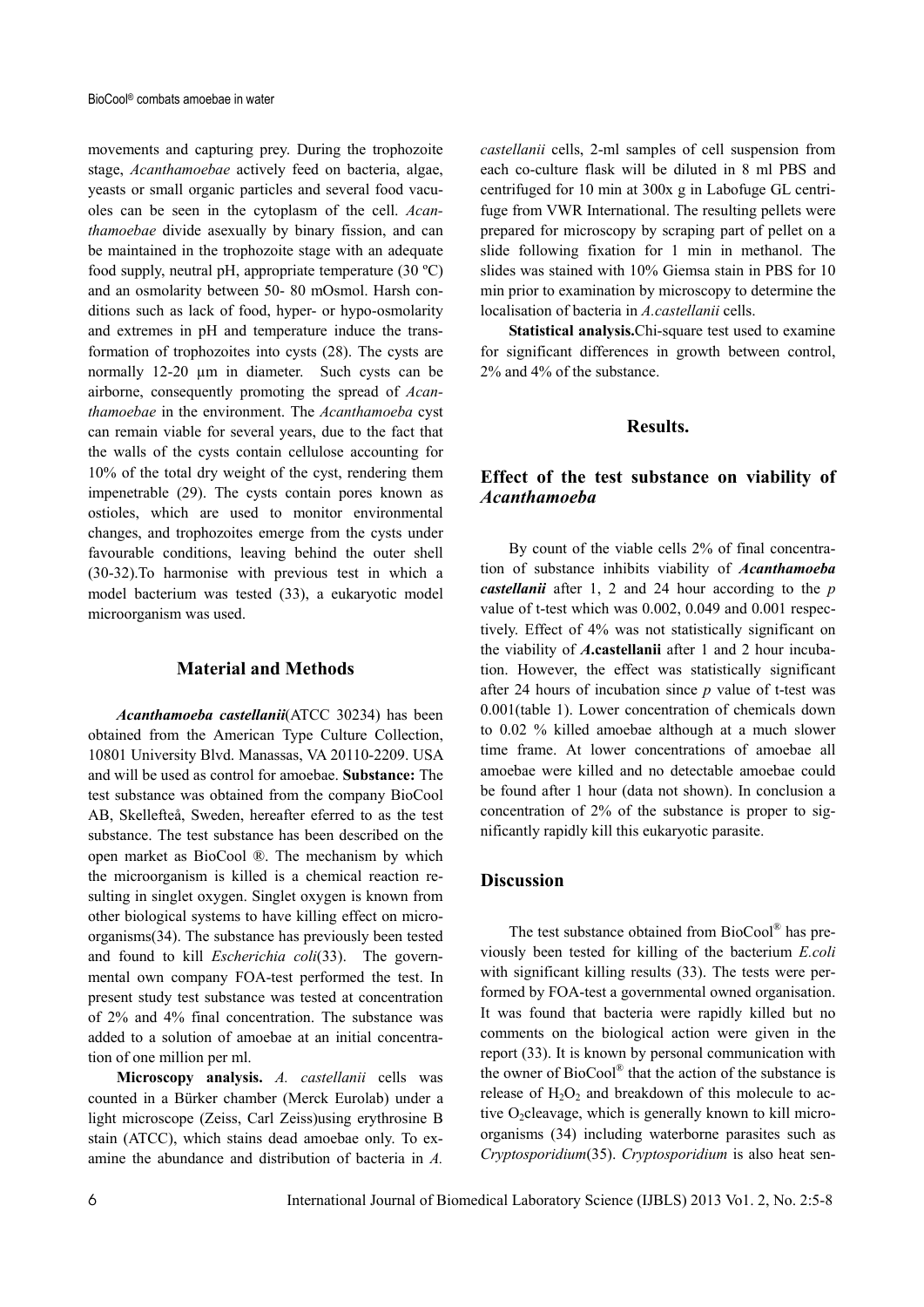**Table 1 Effect of 2% and 4% of the test substance on viability of** *A. castellanii.* **By count of the viable cells, 2% of final concentration of substance inhibits viability** *of A. castellanii***after 1, 2 and 24 hours. No significant effect was seen by use of 4% after 1 and 2 hours but after 24 hours a significant decrease in viable microorganisms was disclosed.** 

| <b>Hours</b> | Control            | 2% substance           | P- value | 4% substance          | P-value |
|--------------|--------------------|------------------------|----------|-----------------------|---------|
|              | $5.1E + 0.5 \pm 1$ | $2.2E+05 \pm 3.2E+04$  | 0.002    | $4.5E+05 \pm 4.2E+04$ | 0.223   |
|              | $5.0E + 04$        |                        |          |                       |         |
| 2            | $6.5E + 0.5E +$    | $1.5E+05 \pm 3.1E+04$  | 0.049    | $3.2E+05 \pm 2.0E+04$ | 0.106   |
|              | $2.0E + 0.5$       |                        |          |                       |         |
| 24           | $2.0E + 0.5 +$     | 2. $7E+04 \pm 1.2E+04$ | 0.001    | $3.0E+04 \pm 1.0E+04$ | 0.001   |
|              | $2.0E + 04$        |                        |          |                       |         |

sitive (35), which not cyst forming amoebae are. Therefore *Acanthamoeba* with its connection to water in nature seems to be an excellent and relevant eukaryotic model for this study. The test substance at a concentration of 2% significantly killed *Acanthamoeba* within 1hour and at a concentration of 4% a significant killing was reached after 24 hours. It can be speculated that water could obtain a non-pleasant smell and taste, which is not common and has not been reported, from the use of 2% chemicals the amount of chemicals can be decreased to a hundred times less. By doing this it must be considered that the time for action of chemicals must be extended. Nevertheless, compared to other chemicals such as chlorine or silver for disinfecting water from amoebae (2) the test substance has advantages form an environmental point of view. From this it can be concluded that the test substance can be utilized to kill parasites of eukaryotic nature in normal drinking water.

## **Acknowledgement**

The investigators acknowledge CEO JO Eriksson, BioCool AB, Skellefteå, Sweden for kindly providing us with the test substance needed to be able to perform the experiments presented.

### **References**

- 1. Proca-Ciobanu M, Lupascu GH, Petrovici A, Ionescu MD. Electron microscopic study of a pathogenic Acanthamoeba castellani strain: the presence of bacterial endosymbionts. International journal for parasitology. 1975;5(1):49-56. Epub 1975/02/01.
- 2. Khan NA. Acanthamoeba: biology and increasing importance in human health. FEMS microbiology reviews. 2006;30(4):564-95. Epub 2006/06/16.
- 3. Greub G, Raoult D. Microorganisms resistant to free-living amoebae. Clinical microbiology reviews.

2004;17(2):413-33. Epub 2004/04/16.

- 4. Abu Kwaik Y, Gao LY, Stone BJ, Venkataraman C, Harb OS. Invasion of protozoa by Legionella pneumophila and its role in bacterial ecology and pathogenesis. Applied and environmental microbiology. 1998;64(9):3127-33. Epub 1998/09/03.
- 5. Barker J, Humphrey TJ, Brown MW. Survival of Escherichia coli O157 in a soil protozoan: implications for disease. FEMS microbiology letters. 1999;173(2):291-5. Epub 1999/05/05.
- 6. Cirillo JD, Falkow S, Tompkins LS, Bermudez LE. Interaction of Mycobacterium avium with environmental amoebae enhances virulence. Infection and immunity. 1997;65(9):3759-67. Epub 1997/09/01.
- 7. Miltner EC, Bermudez LE. Mycobacterium avium grown in Acanthamoeba castellanii is protected from the effects of antimicrobials. Antimicrobial agents and chemotherapy. 2000;44(7):1990-4. Epub 2000/06/20.
- 8. Alsam S, Jeong SR, Sissons J, Dudley R, Kim KS, Khan NA. Escherichia coli interactions with Acanthamoeba: a symbiosis with environmental and clinical implications. Journal of medical microbiology. 2006;55(Pt 6):689-94. Epub 2006/05/12.
- 9. F L. Massenhafte Entwickelung von Amöben im Dickdarm. ArchpathAnat. 1975;65:196-211.
- 10. Rodriguez-Zaragoza S. Ecology of free-living amoebae. Critical reviews in microbiology. 1994;20(3):225-41. Epub 1994/01/01.
- 11. Page FC. Re-definition of the genus Acanthamoeba with descriptions of three species. The Journal of protozoology. 1967;14(4):709-24. Epub 1967/11/01.
- 12. Rivera F, Lares F, Ramirez E, Bonilla P, Rodriguez S, Labastida A, et al. Pathogenic Acanthamoeba isolated during an atmospheric survey in Mexico City. Reviews of infectious diseases. 1991;13 Suppl 5:S388-9. Epub 1991/03/01.
- 13. Mergeryan H. The prevalence of Acanthamoeba in the human environment. Reviews of infectious diseases. 1991;13 Suppl 5:S390-1. Epub 1991/03/01.
- 14. Rivera F, Lares F, Gallegos E, Ramirez E, Bonilla P, Calderon A, et al. Pathogenic amoebae in natural thermal waters of three resorts of Hidalgo, Mexico. Environmental research. 1989;50(2):289-95. Epub 1989/12/01.

International Journal of Biomedical Laboratory Science (IJBLS) 2013 Vo1. 2, No. 2:5-8 7